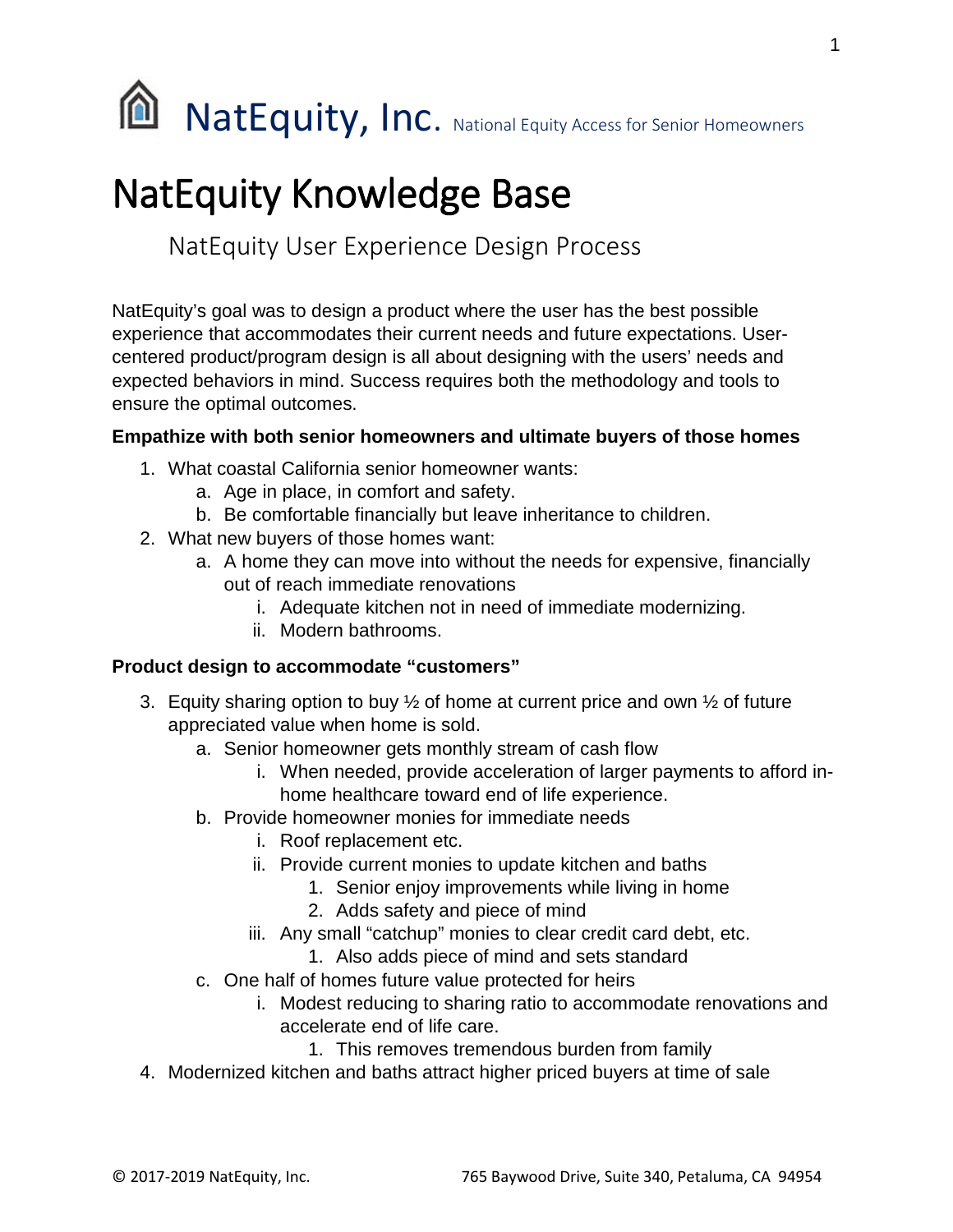- a. Younger home buyers in high-priced coastal California cannot afford to immediately improve kitchens and baths after purchase before equity buildup.
- b. Quicker sale and higher price
	- i. NatEquity takes that into consideration in adjusting 50/50 sharing ratio.
	- ii. Everyone wins:
		- 1. Homeowner enjoys benefits while living in the home
		- 2. New buyer pays more, but gets "livable" kitchen and bathrooms
		- 3. Funder enjoys higher sales price in shorter time on market
		- 4. NatEquity develops reputation for satisfied customers and repeat funders.

## **How NatEquity got to this Point**

- 1. Several promising products designed, financially modeled and focus group tested:
	- a. Had to root out excess complexity
	- b. Ultimately product was designed by knowledgeable senior-center staff and feet on the street reverse mortgage originators.
	- c. Bankers evaluated ability to bundle and attract portfolio buyers
	- d. Ownership of IP to properly mortality price and value portfolios was a big help, not understood by market or "competitors".

## **NatEquity created Home Improvement Program to Implement this Need**

- 1. Program manager responsible for both initial home inspections at time of contract origination and overseeing design and implementation of renovations.
	- a. NatEquity trained inspectors examine each home to make sure it meets our Company's standards. Inspector looks for malfunctions and/or imminent failures of roofs, gutters, water heaters, heating systems, refrigerators, stoves, etc.
		- i. Inspectors photograph everything for storage in client's SharePoint.
		- ii. Inspectors discuss kitchen, bath renovation, and take extra photos.
			- 1. 3-D augmented reality (AR) quality photos are taken
			- 2. Candidates for renovation are referred to manager
	- b. Home Improvement Manager and staff evaluated photos and select several improvement items from library to match décor for AR insertion into photos:
		- i. Appliances, cabinet doors, counter tops, flooring, lighting, sinks
		- ii. Tubs, sinks, cabinets, flooring, lighting, toilets
	- c. Inspector and design person meet with homeowner to evaluate renovation choices and estimated costs.
		- i. Several grades of quality appliances are standard:
			- 1. Lower end high value LG
			- 2. Higher end higher perceived quality KitchenAid